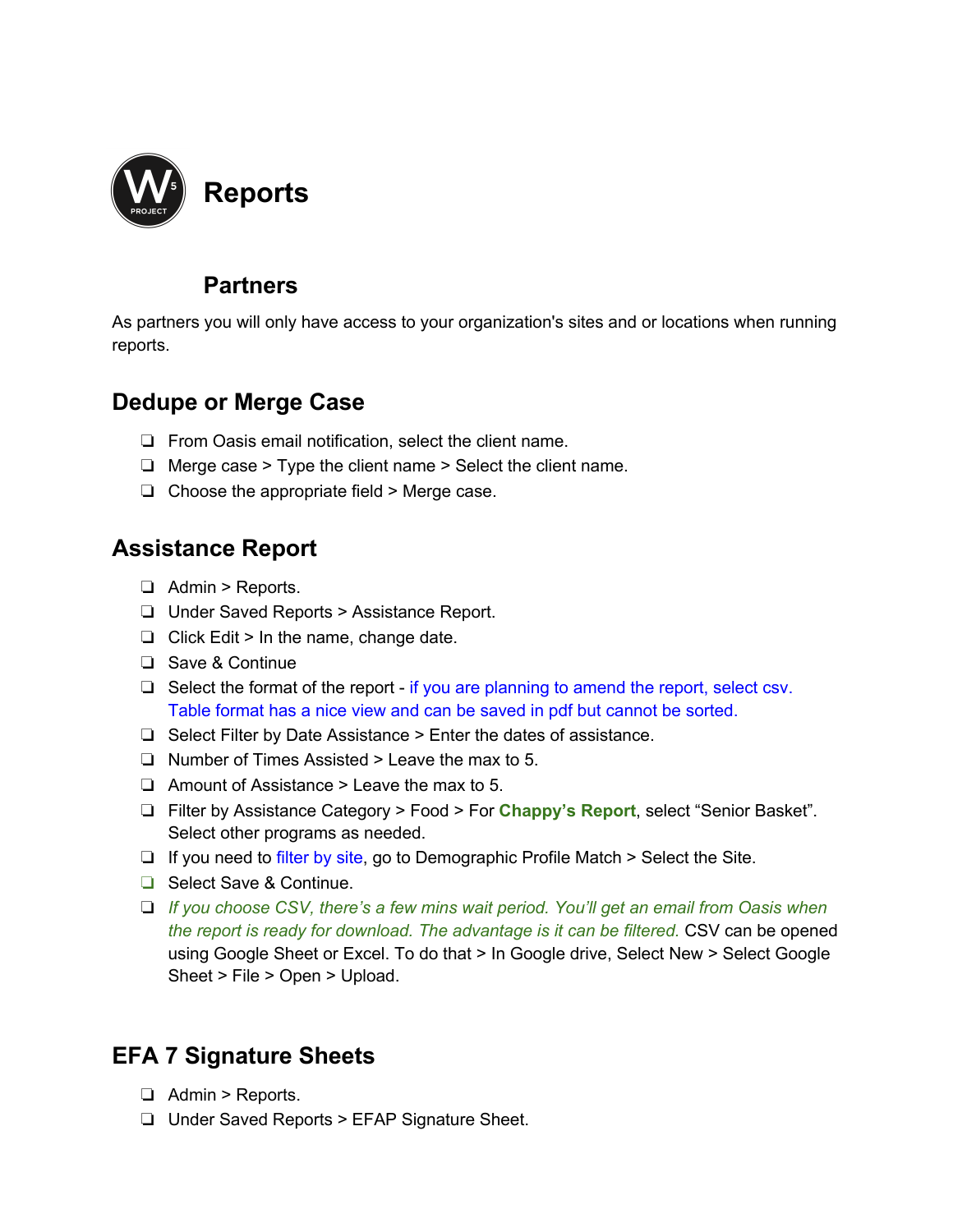- ❏ Click Edit > In the name, change date.
- ❏ Save & Continue
- ❏ EFAP Signature Sheet.
- ❏ Select Filter by Date Assistance > Enter the dates of assistance.
- ❏ Number of Times Assisted > Leave the max to 5.
- ❏ Amount of Assistance > Leave the max to 5.
- ❏ Save & Continue.
- ❏ Save and Request Updated File.

### **Household Breakdown EFAP**

- ❏ Admin > Reports.
- ❏ Under Saved Reports > Household Breakdown EFAP..
- ❏ Click Edit > In the name, change date.
- ❏ Save & Continue
- ❏ Select Filter by Date Assistance > Enter the dates of assistance.
- ❏ Select Include households assisted during date range (new and repeat recipients)
- ❏ Number of Times Assisted > Leave the max to 5.
- ❏ Amount of Assistance > Leave the max to 5.
- ❏ Save & Continue.
- ❏ Save and View Report.

## **Roster/Client List Report**

- ❏ My Agency Offline.
- ❏ Create Offline Report
- ❏ Name your report. I usually name it to match the site name I'm going to select and date it.
- ❏ Save & Continue
- ❏ The report will be listed and ready for download. The download is in Excel format but you can use Google Sheet to open it.
- ❏ After the distribution enter the assistance amount and the category from the pull down menu. If more than one category of assistance was given, copy the case and paste to a new line.
- ❏ Go to File > Select Download > Excel (xsls).
- ❏ To upload, go back to Offline Export > Select upload > Choose that file > Upload and Import. If you make a mistake, undo.
- ❏ To double check, enter one of the cases and go to Assistance.

\*The upload can only update the Assistance Amount and Category.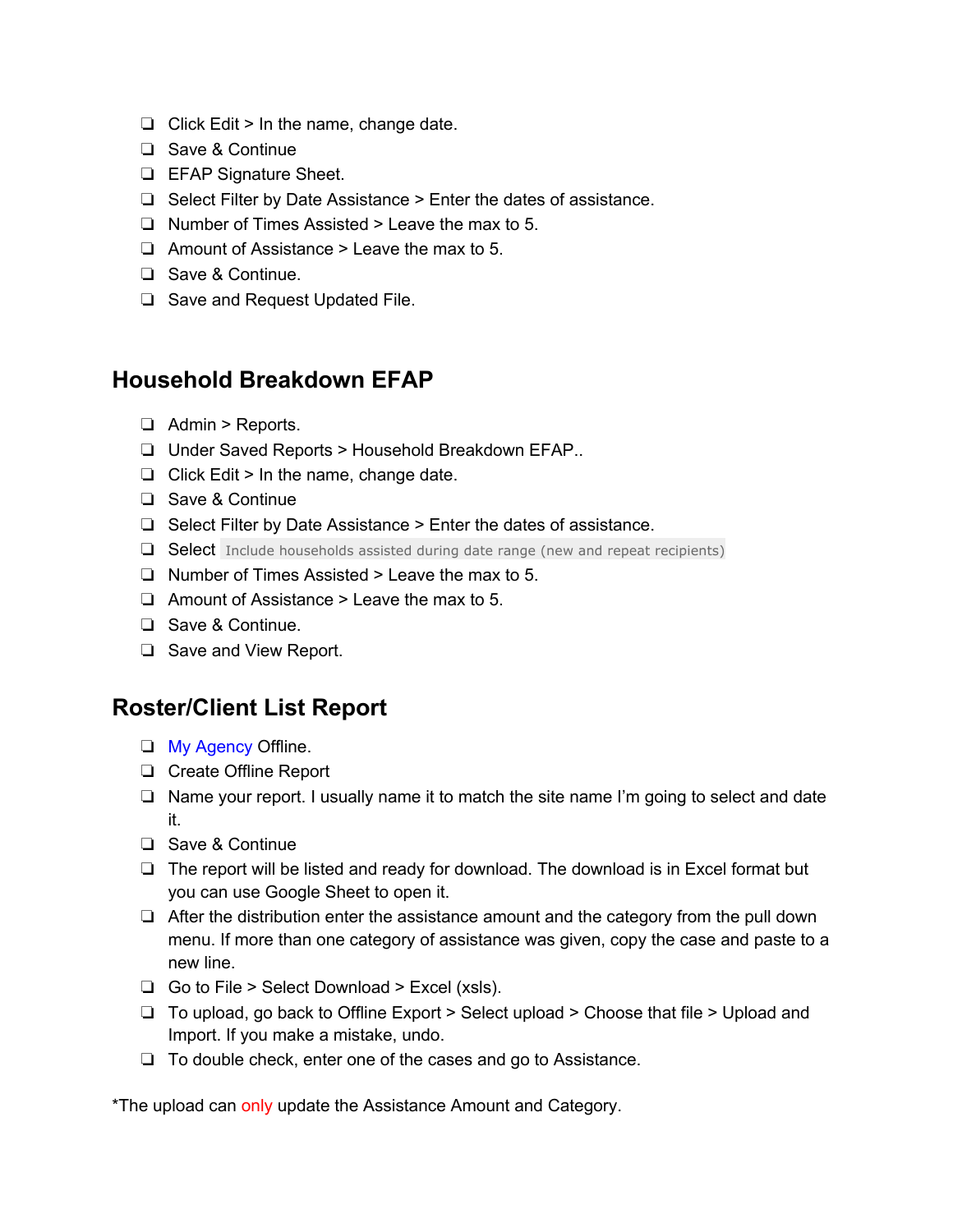#### $\Box$  You can customize your fields in Report Filter.

**Report Sections To Include** 

Report Filters

- Case Summary
- Case Information

#### Case Summary Report Fields

- Summary: Assistance amount
- Summary: Assistance unit totals
- Summary: Assistance count
- Summary: Demographic totals (Gender, Ethnicity)
- Summary: Age ranges
- Summary: Case count
- Summary: Household demographic totals (Gender, Ethnicity)
- Summary: Household age ranges
- Summary: Household count
- Summary: Duplicated age ranges
- Summary: Duplicated count

#### Case Information Report Fields

| $\vert\blacktriangledown\vert$ | Case: Number                            |  |
|--------------------------------|-----------------------------------------|--|
|                                | Case: Household number                  |  |
|                                | Case: Entry Agent                       |  |
|                                | Case: Entry agency                      |  |
|                                | Case: Entry date                        |  |
|                                | Case: Dependant count                   |  |
| ✓                              | Case: Full name                         |  |
|                                | Case: Date of birth                     |  |
|                                | Case: Age                               |  |
| ✓                              | Case: Street address                    |  |
| ✓                              | Case: County                            |  |
|                                | Case: Mailing address                   |  |
|                                | Case: Personal income                   |  |
|                                | Case: Household income                  |  |
|                                | Case: Personal expenses                 |  |
|                                | Case: Household expenses                |  |
| ✓                              | Case: Phone numbers                     |  |
|                                | Case: Email                             |  |
|                                | Case: Demographics                      |  |
|                                | Case: Assistance count                  |  |
|                                | Case: Assistance amount                 |  |
|                                | Case: Last assistance date              |  |
|                                | Case: Household size                    |  |
|                                | Case: Is head of household              |  |
|                                | Case: Is deceased                       |  |
|                                | Case: Relationship to head of household |  |
|                                | Case: ROI status                        |  |

- □ Select Save & Request Updated File.
- Reports can also be saved by Selecting Add to Saved Report.